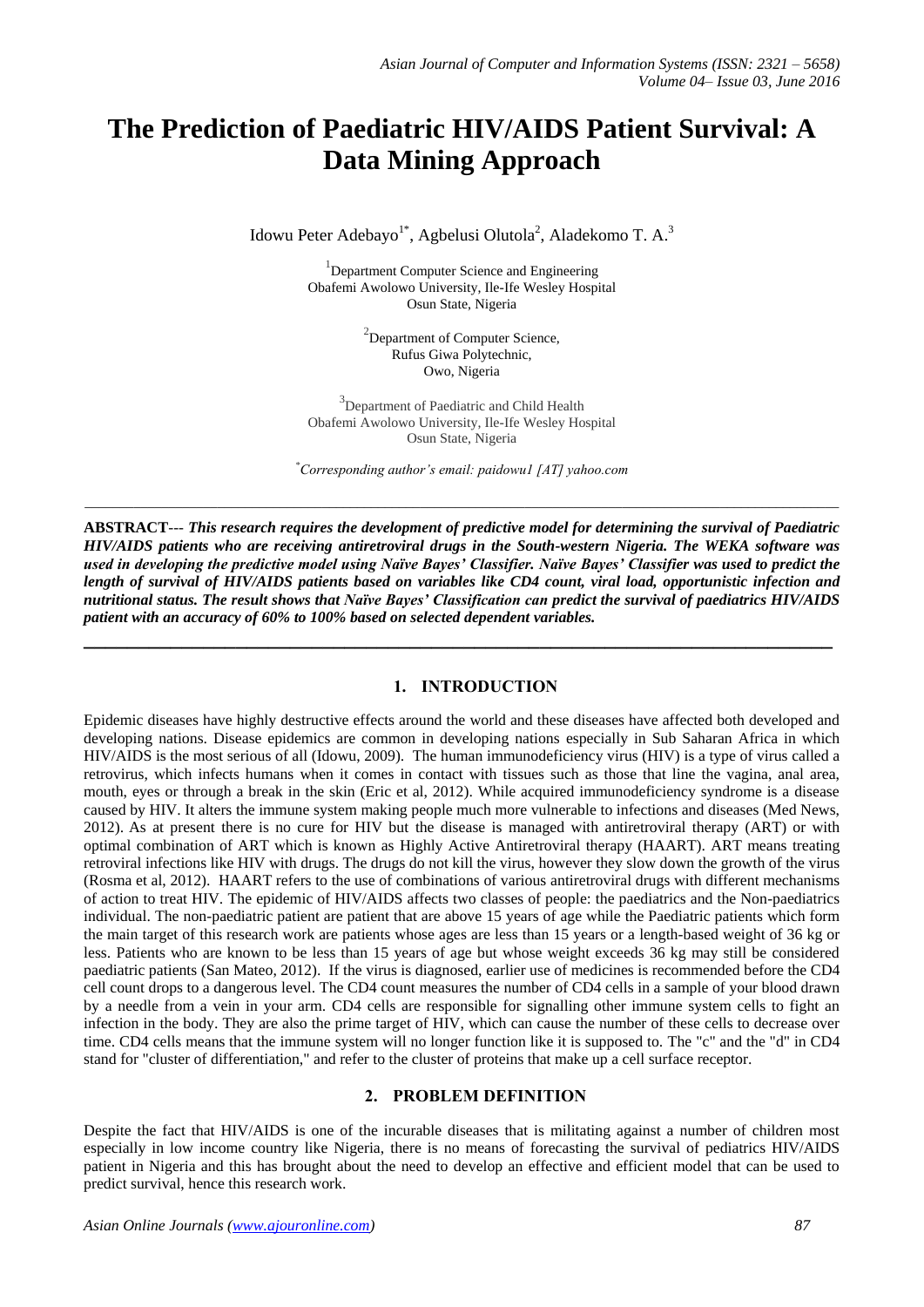The Specific Objectives of this paper is to identify survival variables for HIV/AIDS pediatric patients in the South Western Nigeria and formulate a predictive model using supervised learning technique (naïve bayes'classifier) data mining based on variables identified. Also the prediction performance of naïve bayes'classifier was also tested in the paper**.** 

## **3. REVIEW OF RELATED LITERATURE**

Many Researchers had worked on the prediction of HIV/AIDS survival using different types of variables like CD4 count, CD8 count and viral load but in this paper, opportunistic infection like tuberculosis, cancer and nutritional status of infected patient was considered. Some of the researcher and the result of their finding are:

Rosma (2012) measure the predictive ability of two models using Data mining predictive techniques (regression and fuzzy neural network techniques) to determine the length of survival of AIDS patient based on their CD4, CD8 and viral load counts, the researcher compared the performance of both techniques to predict the survival of HIV/AIDS and discovered that both FuReA and fuzzy neural network models were able to predict the survival of HIV/AIDS with an accuracy of 60% to 100% based on selected dependent variables.

Moore D. (2006) used CD4 count to determine the prognostic value of baseline in terms of patient survival. Kaplan-Meier methods and Cox proportional hazards regression were used to model the effect of baseline CD4 strata, CD4 percentage strata and other prognostic variables on survival. He discovered that only CD4 can be used to determine the survival of paediatric HIV/AIDS patient.

Matthias & Margaret (2010) used Survival models to construct a prognostic model based on five clinical predictors and discovered that CD4 cell count , low body weight and severe anaemia can be used as prognostic factors to predict survival of HIV-1 infection in paediatric HIV/AIDS patient.

Puthanakit T. (2012) also used CD4 counts and early initiation of ART to predict survival of children between aged 1 and 12 years with CD4 counts between 15% and 24% and the result of his prediction confirm that early initiation of ART before 1 year of age and CD4 count are factors that can significantly improve survival in pediatrics HIV/AIDS patients.

# **4. RESEARCH METHODOLOGY**

Extensive study on related existing body of knowledge on HIV/AIDS, Prediction of Diseases, Data Mining and prediction of HIV/AIDS were carried out. The study adopted the descriptive and exploratory designs that allow the collection of data from a sample population. Personal interview (both structured and unstructured) was also used to collect paediatric HIV/AIDS data from two tertiary health institutions in South Western Nigeria. (Federal medical Centre in Owo, Ondo State and Obafemi Awolowo Teaching Hospital, Ile- Ife in Osun state) in order to identify survival variables for pediatrics HIV/AIDS patients with a view to formulate survival predictive model using data mining approach.

The predictive model were developed using supervised learning techniques (naive bayes classifier in WEKA's environment. The performance of this model was tested and we found out that it can predict the survival of paediatrics HIV/AIDS patient with an accuracy of 60% to 100% based on selected dependent variables.

# **Data Mining Technique**

Data mining is a process of selecting, exploring and modelling a set of data in order to discover unknown patterns or relationships which provides clear and useful results to the data analyst. The goal of predictive data mining is to derive models that can use patient specific information to predict the outcome of interest. Predictive data mining methods can be used for medical diagnosis, prognosis, treatment planning and also for general screening purposes. Criteria for good predictive data mining technique include: Good performance, transparency, ability to deal with missing data and noise (outliers), ability to work with small sample and ability to explain the decisions being made (Kononenko, 2001). In this research a predictive data mining technique based on naïve bayes classifier was used in the prediction of HIV/AIDS survival.

# **Supervised Learning**

Machine learning is generally classified as Supervised and Unsupervised learning. Supervised learning methods allow for the classification of data into a given/known output class. Thus, all supervised learning methods can be applied to classification/prediction and forecasting/regression problems. Thus, allowing new data to be classified based on the results of a training set. Unsupervised learning methods are basically used to understanding classes or clusters among data. The prediction model being developed in the research uses supervised learning technique in performing the required classification problem.

Every classification problem is usually a two-step process involving a model construction followed by the model usage; this can then be followed by an estimation of the model's accuracy.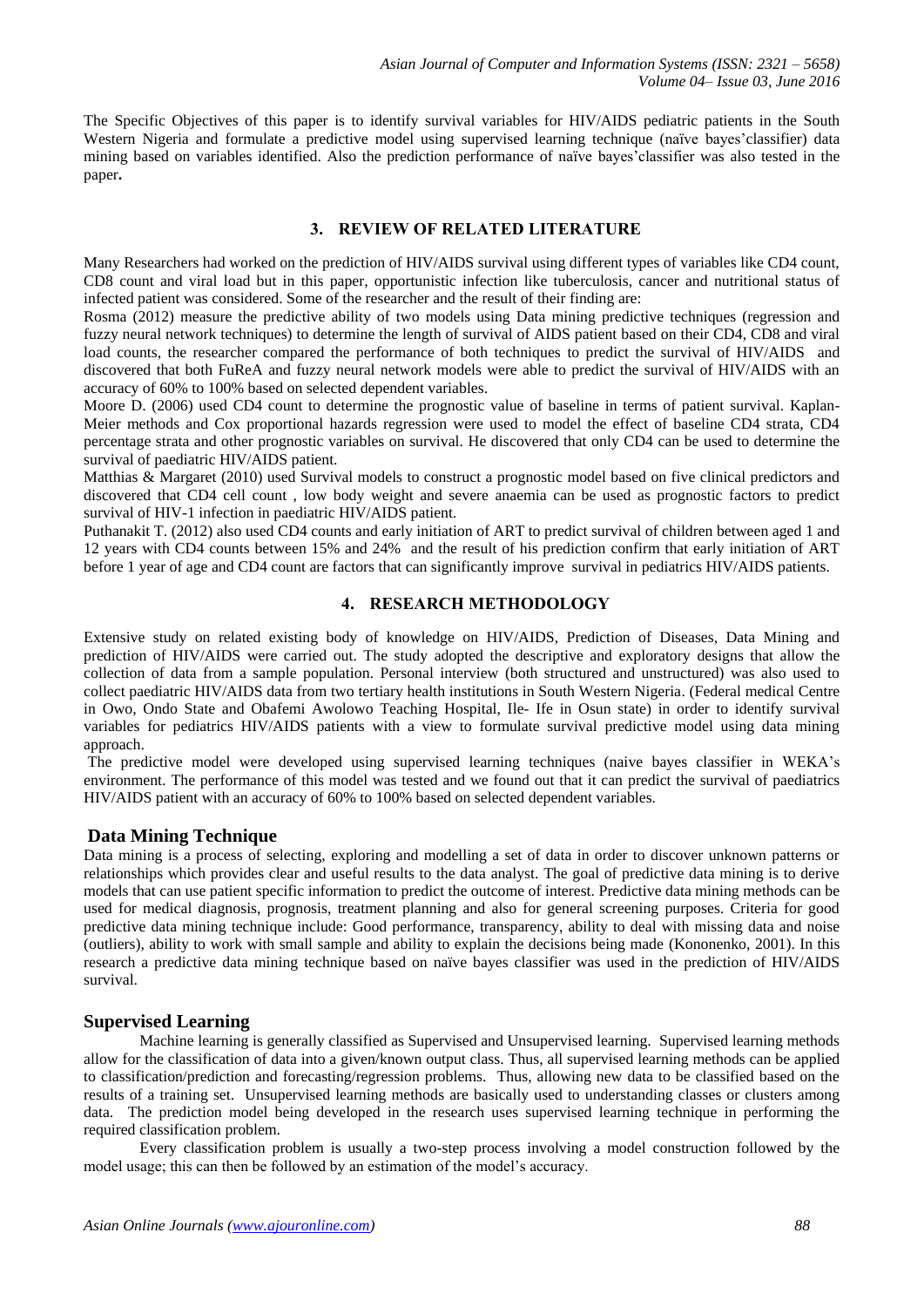- **i. Model construction:** this involves the description of a set of pre-determined classes of data. Each sample/Tuple is assumed to belong to a predefined class, as determined by a class label attribute. The set of tuples used for the model construction is called the training set. This model is represented based on the classification algorithm/classifier used.
- **ii. Model usage:** this involves the process of classifying future or unknown objects using the developed model. The known label of the test sample is compared with the classified result from the model in order to determine the accuracy of the model. The accuracy rate is the percentage of test set samples that are correctly classified by the model. The test set is independent of the training set so as to avoid over-fitting. If the accuracy is acceptable, then the model can be used to classify new data. But, if the test set is used to select models then it is called a validation (test) set.

#### **Data partitioning methods (training and testing data)**

Before the development of a prediction model; the dataset were collected and split into two parts: training and test (validation) data. The training data were used by the classifier to develop the prediction model while the test data were used to confirm the accuracy of the model developed by the classifier using certain measures of accuracy depending on the training method used. The type of training method used in splitting/partitioning data goes a long way in determining the accuracy of the model. For the purpose of this study, the k-fold partitioning method was used in partitioning the data that was used in developing the prediction model. Thus, the 10-fold cross validation techniques was used for the research in partitioning the datasets used in training and testing.

The 10-fold cross validation technique follows a detailed number of steps:

- i. The whole dataset is first divided into 10 parts;
- ii. 9 parts (90%) are used for training and 1 part (10%) for testing;
- iii. The process is repeated 10 times by keeping 1 part for training from the first part to the last part.
- iv. The predicted results of the 10 test parts are used to evaluate the performance of the prediction model developed for the study.



## **Fig (1) 10 Folds Cross Validation Method**

## **5. PREDICTION MODEL**

#### **Naïve Bayes' Classification model**

The Bayesian Classification represents a supervised learning method as well as a statistical method for classification. It assumes an underlying probabilistic model and it allows us to capture uncertainty about the model in a principled way by determining probabilities of the outcomes. It can solve diagnostic and predictive problems. This Classification is named after Thomas Bayes (1702-1761) who proposed the Bayes Theorem.

Bayesian classification provides practical learning algorithms and prior knowledge and observed data can be combined. Bayesian Classification provides a useful perspective for understanding and evaluating many learning algorithms. It calculates explicit probabilities for hypothesis and it is robust to noise in input data.

The Bayes' Theorem: 
$$
P(Class|Data) = \frac{P(Data|Class) * P(Class)}{P(Data)}
$$

Where

P(Class): Prior probability of class P(Data): Prior probability of training data P(Class|Data) : Probability of Class given the data P(Data|Class) : Probability of Data given the class.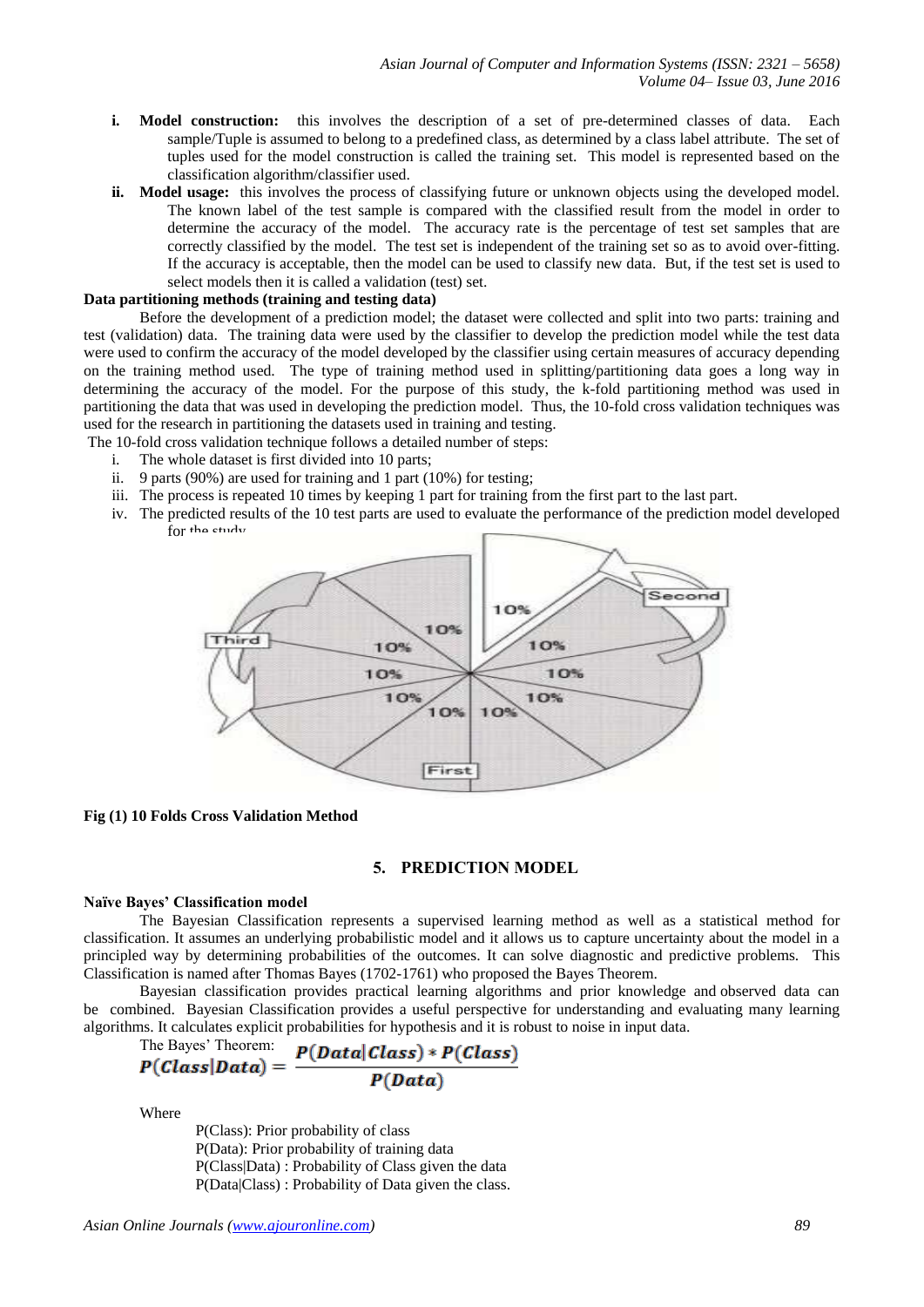The naïve bayes' classification is based on the Bayesian theorem, it is particularly suited when the dimensionality of the inputs is high. Parameter estimation for naive Bayes models uses the method of maximum likelihood. In spite over-simplified assumptions, it often performs better in many complex real-world situations. Mathematically, the Naïve Bayes' Classification is expressed as follows:

$$
P(X|Ci) = \prod_{k=1} P(X_k|Ci)
$$

$$
P(X|C_.) = P(x_.|Ci)*P(x_.|Ci)*P(x_.|Ci)*........*P(x_.|Ci)
$$

Limitations of the naïve bayes' prediction model

- i. Naïve bayes' classification efficiency is usually limited by large datasets; and
- ii. Due to its simplistic nature, solving of more complex classification problems is not possible with naive Bayesian classifier.

## **6. RESULTS AND DISCUSSIONS**

Simulation program was used in performing the assessment of the performance of the prediction model developed for determining the survival of paediatric HIV/AIDS patients. Prediction model were developed using the naïve bayes' and the performance of this model were tested using various classifier evaluation parameters. Parameters used in testing the prediction model is shown in fig (3) below

#### **The WEKA Simulation Environment**

WEKA® is a collection of machine learning algorithms for data mining tasks. The algorithms can either be applied directly to a dataset or called from a code (as a jar file in the library of a Netbeans® java project. WEKA contains tools for data-processing, classification, regression, clustering, association rules and visualization.

Some of the main features of WEKA contain:

- i. 49 data preprocessing tools;
- ii. 76 classification/regression algorithms;
- iii. 8 clustering algorithms;
- iv. 15 attribute/subset evaluators and 10 search algorithms for feature selection;
- v. 3 algorithms for finding association rules; and
- vi. 3 graphical user interfaces.
	- The Explorer (exploratory data analysis preprocessing, attribute selection, learning, visualization);
	- The Experimenter (experimental environment testing and evaluating machine learning algorithms); and
	- The Knowledge Flow (new process model inspired interface visual design of KDD process)

#### **Setting up the Simulation Environment**

As stated earlier, the simulation environment of the prediction model uses Naïve Bayes' classifier is the WEKA 3.7 software environment. Before implementing the classifiers, the system was adjusted to perform a 10-fold cross validation training procedure on the 137 dataset provided by the Federal Medical Centre and OAUTHC (2). The default critical region for WEKA is 0.95 (5% level of significance).

The results of the prediction was then presented on a confusion matrix from which evaluation parameters like: recall, precision, accuracy, F-measure, TP and FP rates and area under ROC curves. WEKA also calculates the various errors experienced by the classifier used. After developing the prediction model; t-test is applied on the prediction model to determine the performance of the classifiers using a 10-fold cross validation training procedure on a 10 runs; this yielded 100 result set for each classifier (10 runs with 10-fold cross validation) alongside with the evaluation results.

#### **Prediction Modelling Simulation Results and Discussions**

The prediction modelling results of the classifiers on the 137 dataset provided were presented and discussions provided. The classifier also was evaluated using the parameters stated in (fig3) to determine the performance of the classifier.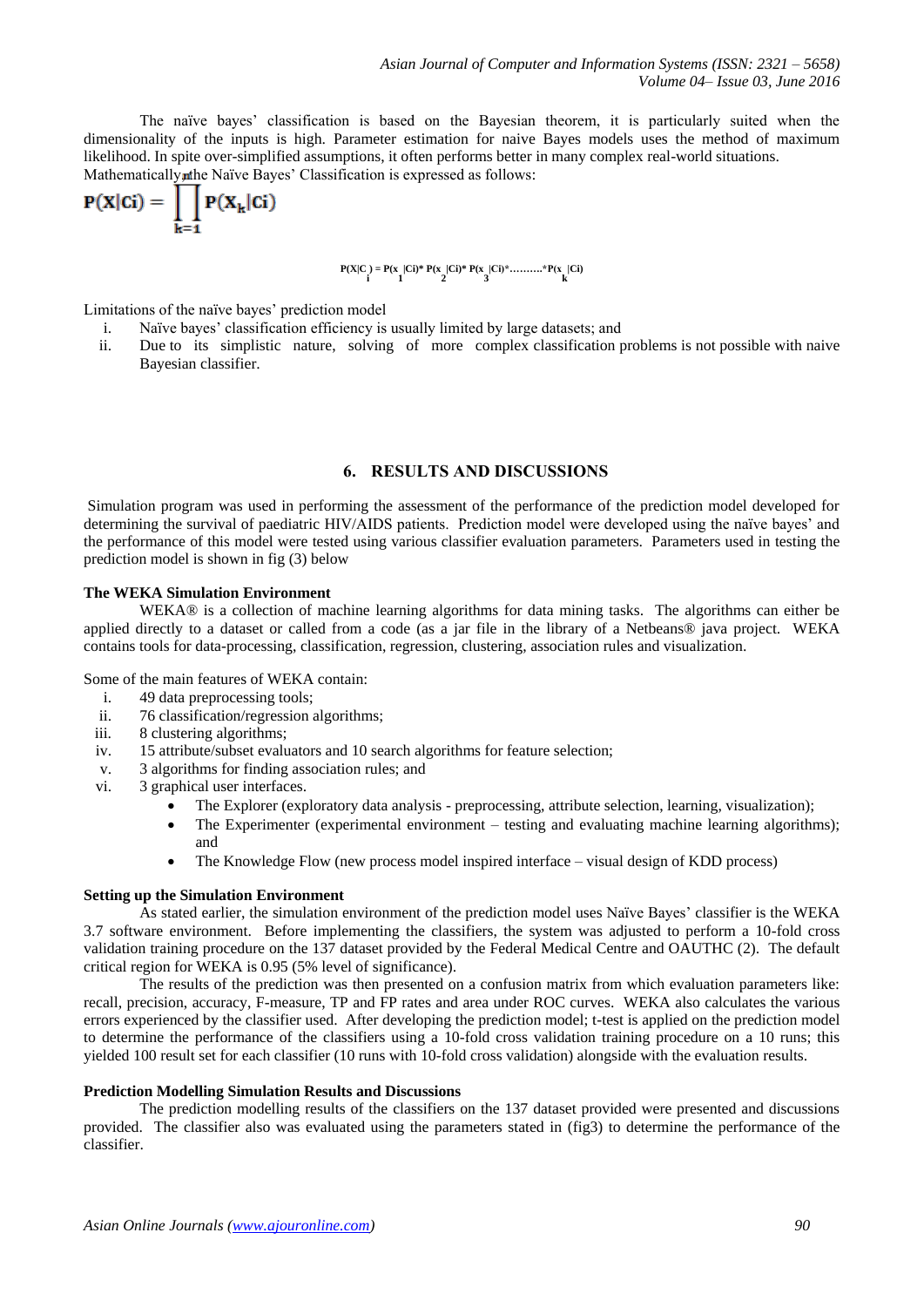| training data 1.aff (G.WDD)                                                                   |  |
|-----------------------------------------------------------------------------------------------|--|
| Stelation training duck I                                                                     |  |
| ٠                                                                                             |  |
| # Battribute CD4 Status (High, Low)                                                           |  |
| a Pattribute Viral Load (High, Low)                                                           |  |
| # Battribute Mutritional Status (High, Low)<br>a Battribute Opportunistic infection (yes, no) |  |
| # Battribute Survival (yes.co)                                                                |  |
|                                                                                               |  |
| y Bdata                                                                                       |  |
| ie High, Low, High, yes, yes                                                                  |  |
| ii Low, High, High, yes, no                                                                   |  |
| as Hagh, Low, Low, yes, no                                                                    |  |
| is High, Low, High, yes, yes<br>ie High, Low, Low, yes, no                                    |  |
| iii High, Low, High, yes, yes                                                                 |  |
| as High, Low, High, yes, yes                                                                  |  |
| im High, Low, Low, yes, no                                                                    |  |
| is High, Low, High, yes, yes.                                                                 |  |
| is Low, High, Low, yes, no                                                                    |  |
| m Low, High, Low, no, no                                                                      |  |
| as Migh, Low, High, yes, yes                                                                  |  |
| gg High, Low, High, yes, yes                                                                  |  |
| gy High, Low, Low, yes, yes<br>re High, Low, Low, yes, no                                     |  |
| as High, Low, High, yes, yes                                                                  |  |
| aw High, Low, High, yes, yes                                                                  |  |
| ge High, Lew, Low, yes, no                                                                    |  |
| za High, Low, High, yes, yes                                                                  |  |
| mm High, Low, Low, yes, no.                                                                   |  |
| m Low, High, High, yes, no                                                                    |  |
| is Righ, Lew, Righ, yes, yes                                                                  |  |
| BE Low, High, Low, yes, no                                                                    |  |
| as High, Low, Low, yes, no<br>sa Low, High, Low, yes, no                                      |  |
| ii High, Low, Bigh, yes, yes                                                                  |  |
| as Low, High, High, yes, no                                                                   |  |
| as High, Lew, Low, yes, no                                                                    |  |
| as High, Low, High, yes, yes                                                                  |  |
| ir Low, Migh, Migh, yes, no                                                                   |  |
| 45 High, Low, Low, yes, no                                                                    |  |
| 44 Low, Migh, Migh, yes, no                                                                   |  |
| as Low, Magh, Magh, yes, no                                                                   |  |
| as High, Low, High, yes, yes<br>av High, Low, Low, yes, no                                    |  |
| as Righ, Low, Low, yes, no                                                                    |  |
| ay Low, Bigh, High, yea, no                                                                   |  |
| ss Bigh, Low, High, yes, yes                                                                  |  |
| ii High, Low, High, yes, yes                                                                  |  |
| ag Low, Migh, Migh, yes, no                                                                   |  |
| as low, High, Low, yes, no                                                                    |  |
| se High, Low, Low, yes, no                                                                    |  |
| as Low, High, High, yes, no<br>se High, Low, Low, yes, no                                     |  |
| sy Low, Migh, High, yes, no                                                                   |  |
| m Low, Migh, High, yes, no                                                                    |  |
| sy High, Low, High, yes, yes                                                                  |  |
| se low, High, High, no, no                                                                    |  |
| #i Righ, Low, Low, no, yes                                                                    |  |
| ag Righ, Low, Low, no, yes                                                                    |  |
| mm Wrdp'roa'roa'uo'Aeu                                                                        |  |
| aa High, Low, High, yes, yes                                                                  |  |
| as High, Low, High, yes, yes<br>ss low, High, High, yes, no                                   |  |
| as High, Low, Low, no, yea                                                                    |  |
| as High, Low, Low, no, yes                                                                    |  |
| ss Low, Bigh, Low, yes, no                                                                    |  |
| mi Migh, Low, Low, no, yes                                                                    |  |
| ai low, High, Low, yes, no                                                                    |  |
| ME High, Low, Low, yes, no                                                                    |  |
| as High, Low, High, yes, yes                                                                  |  |
| sa Bigh, Low, High, yes, yes<br>ti Bigh, Low, High, no, yes                                   |  |
| as High, Low, High, yes, yes                                                                  |  |
| 19. Low. High, Low. no. no.                                                                   |  |

**Fig (2) Section of the pre-processed dataset used in training**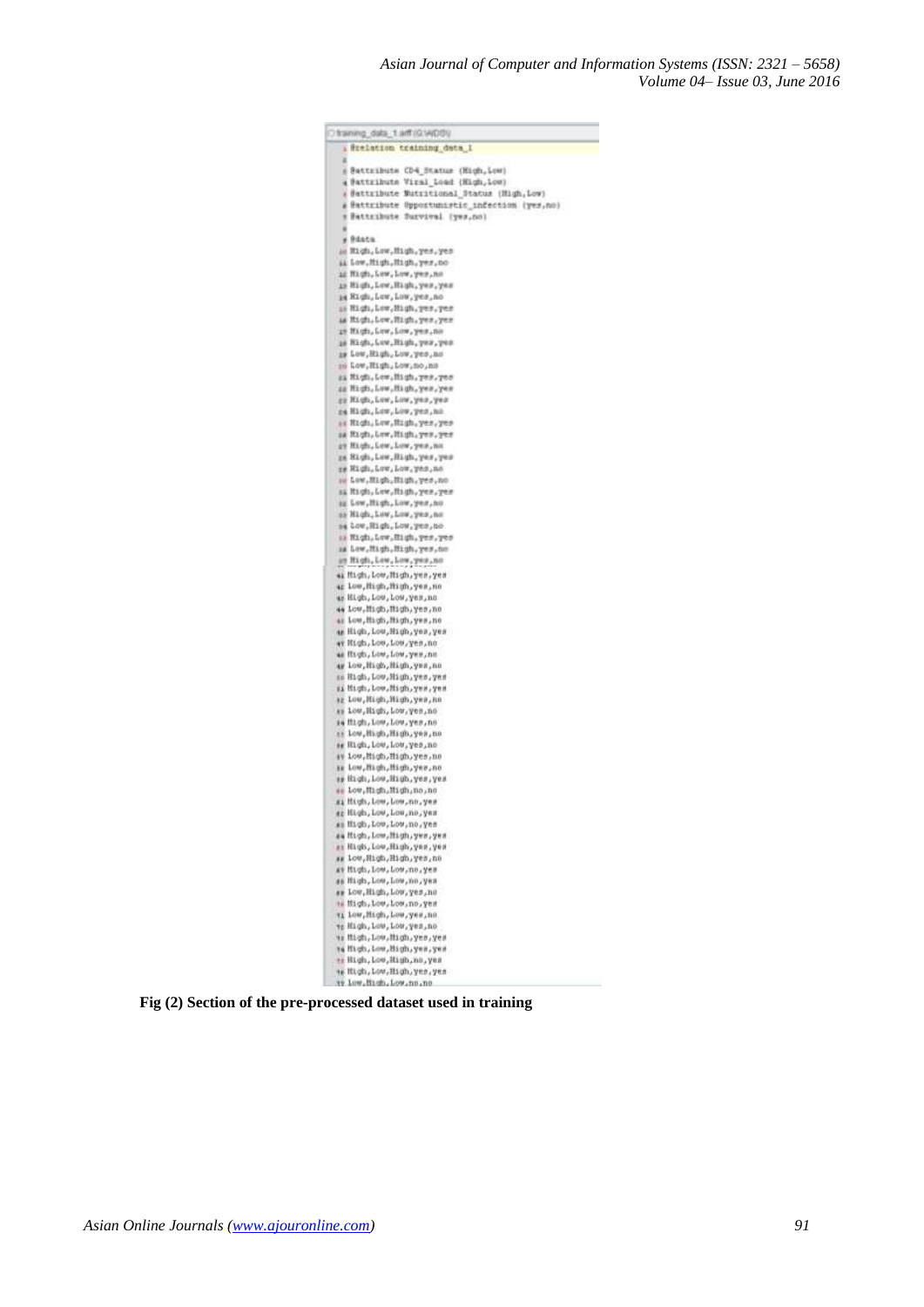| Parameters                       | Description                                                                                                                                                                              |  |  |  |
|----------------------------------|------------------------------------------------------------------------------------------------------------------------------------------------------------------------------------------|--|--|--|
| <b>Training Data</b>             | The dataset used in developing the prediction model by the<br>classifier algorithm.                                                                                                      |  |  |  |
| 10-fold cross validation         |                                                                                                                                                                                          |  |  |  |
| <b>Validation Data</b>           | The dataset used in validating the efficiency of the model                                                                                                                               |  |  |  |
| <b>Testing Data</b>              | Future dataset used for testing the effectiveness of the model (it<br>can also be a fraction of the training data).                                                                      |  |  |  |
| True Positives/Negatives         | Correctly classified instances (Yes for Yes or No for No)                                                                                                                                |  |  |  |
| <b>False Positives/Negatives</b> | Incorrectly Classified instances (Yes for No or No for Yes)                                                                                                                              |  |  |  |
| Recall/Sensitivity/TP rate       | Portion of positives predicted that is positive.                                                                                                                                         |  |  |  |
| FP rate                          | Portion of negatives predicted that is negative                                                                                                                                          |  |  |  |
| Precision                        | Portion of the predicted positive that is positive                                                                                                                                       |  |  |  |
| Accuracy                         | Portion of total prediction that is correct                                                                                                                                              |  |  |  |
| F-measure/score                  | Precision * Recall                                                                                                                                                                       |  |  |  |
| Area under ROC                   | A measure of the effectiveness of the classifier model chosen with<br>an interval; $0<$ Area under ROC curve $<$ 1. Effective classifiers<br>must have an area under ROC curve $> 0.5$ . |  |  |  |

# **Fig (3) Classifier Evaluation Parameters**

## **Naïve Bayes' classifier results and discussions**

The classification of each training data was performed via the implementation of the naïve bayes' classification algorithm which calculates the probability and manipulates them into the necessary results. A typical demonstration of how this is achieved is shown as follows:

Consider the training data provided and we intend to classify the following data, X:

 $X = (CD4$  count=High, Viral Load=Low, Nutritional Status=High, Opportunistic infection=yes)

Will any patient with the Tuple X survive AIDS?

Data  $X = \tilde{X}$ 1 , x 2 , x 3 , x 4  $) = (CD<sup>2</sup>4$  count, viral load, nutritional status, opportunistic infection) a. Determine the output classes

- Survival,  $C = (C1, C2) = (Yes, No)$
- b. Determine the probability of each class  $P(C1) = P(Survival = yes) = 59/137 = 0.43066$

 $P(C2) = P(Survival = no) = 78/137 = 0.56934$ 

c. Determine the probability of each class given the label of the variable  $P(x1|C1) = P(CD4 count = High|Survival = yes) = 53/59 = 0.89831$  $P(x1|C2) = P(CD4 count = High|Survival = no) = 41/78 = 0.52564$ 

 $P(x2|C1) = P(viral load = Low|Survival = yes) = 53/59 = 0.89831$  $P(x2|C2) = P(viral load = Low|Survival = no) = 41/78 = 0.52564$ 

 $P(x3|C1) = P(nutriational status = High|Survival = yes) = 43/59 = 0.72881$  $P(x3|C2) = P(nutriational status = High|Survival = no) = 19/78 = 0.24359$ 

 $P(x4|C1) = P($ opportunistic infection = yes|Survival= yes) = 38/59 = 0.64407  $P(x4|C2) = P(\text{opportionistic infection} = yes|Survival = no) = 64/78 = 0.82051$ d. Determine the probability of each class given a tuple, X

 $P(X|Survival = yes) = P(CD4 count = High|Survival = yes)*P(viral load = Low|Survival = yes)*P(nurtitional)$ status = High|Survival= yes)\*P(opportunistic infection = yes|Survival= yes) =  $0.89831*0.89831*0.72881*0.64407 = 0.37879$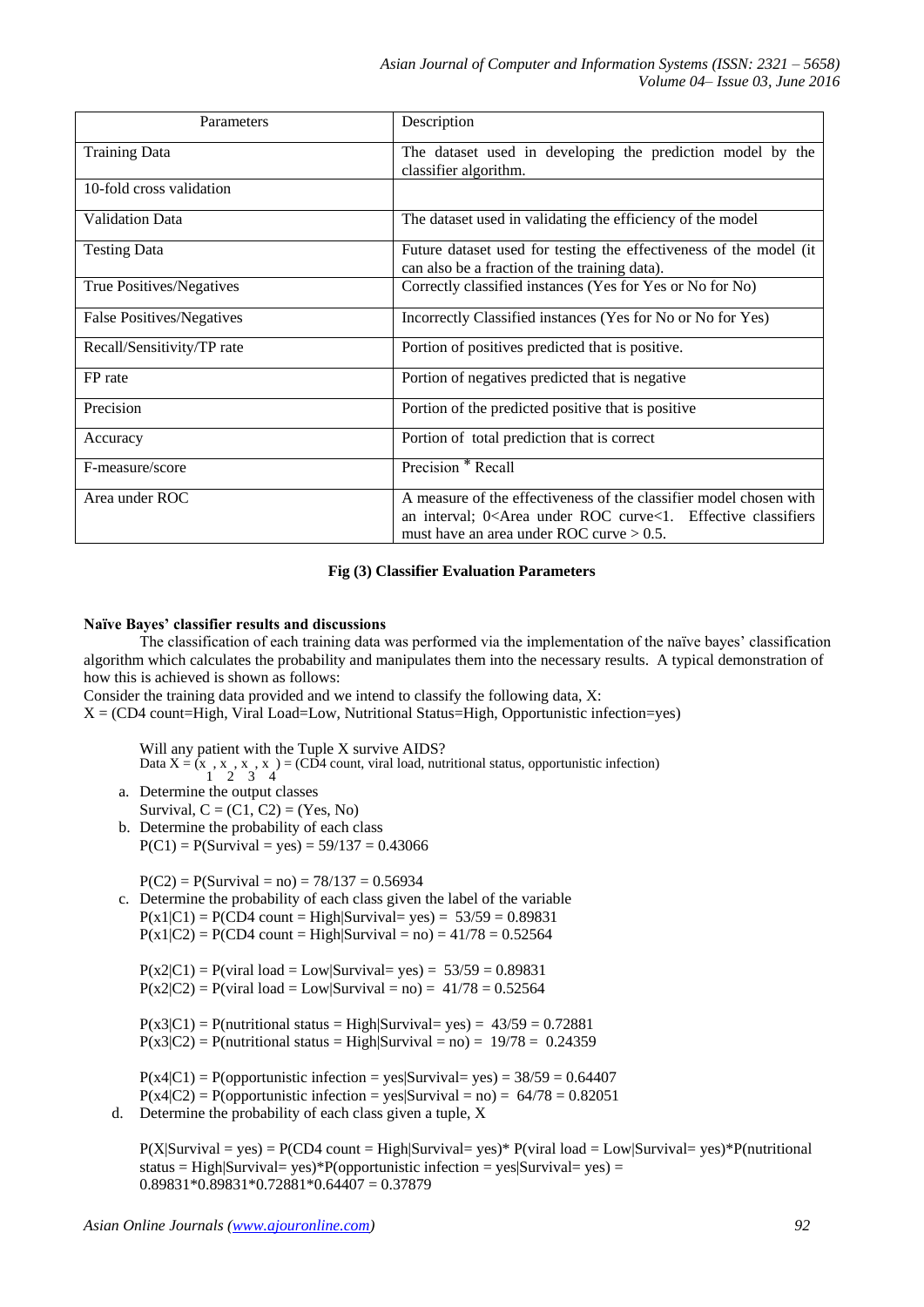Similarly,

 $P(X|Survival = no) = 0.52564*0.52564*0.24359*0.82051 = 0.05522$ 

e. Find the class Ci that maximizes  $P(X|C_i)^*P(C_i)$  $P(X|Survival = yes)*P(Survival = yes) = 0.37879*0.43066 = 0.16313$  $P(X|Survival=no)*P(Survival=no) = 0.05522*0.56934 = 0.03144$ 

Survival = max(P(yes),  $P(no)$ ) = max(0.16313, 0.03144) Therefore, the survival of HIV/AIDS for a paediatric patient with data X is YES.

After using the Naïve Bayes' Classifier to train the data and validate the model developed using 10-fold cross validation, it was discovered that the naïve bayes' prediction model made 109 correct and 28 incorrect classifications of the output of the survival. Figure (4) below shows the graph of the results of the classification made by the naive bayes' prediction model; blue crosses identify YES and red crosses identify NO while the boxes show misclassifications.

From the results of the analysis made on the dataset using naïve bayes' classification (fig 2) in developing the predictive model of AIDS survival for paediatric patients; the following were discovered: that out of 59 dataset which had survival of YES, all were classified as YES and of 78 dataset which had a survival of NO, 28 were classified as YES and so classified as NO (see Figure (5).



 $\lim_{\Delta t \to 0} (4)$  Graph showing the results of the naïve bayes' classification



Fig 5 Confusion matrix of the results of Naïve Bayes' classification

These results were used to determine the precision and recall of the predictive model developed using naïve bayes' classifier for each output classes (YES and NO); the precision is a fraction of retrieved instances that are relevant while recall is the fraction of relevant instances that are retrieved. Therefore, the naïve bayes' classifier was able to predict the survival of YES more accurately than the survival of NO and about 68% of the survival of NO was correctly classified.